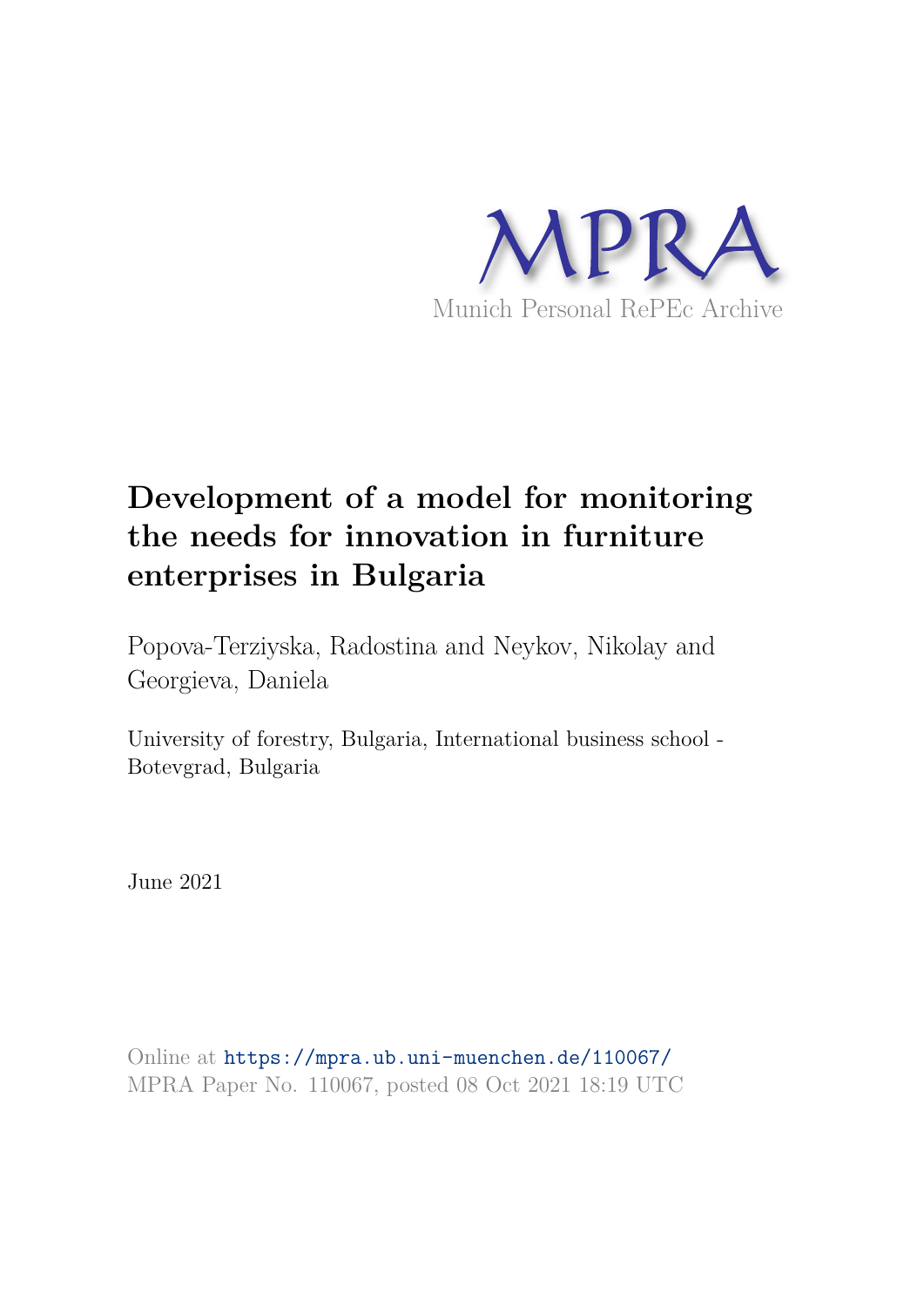## **DEVELOPMENT OF A MODEL FOR MONITORING THE NEEDS FOR INNOVATION IN FURNITURE ENTERPRISES IN BULGARIA**

# **Radostina Popova-Terziyska, University of Forestry – Sofia, Bulgaria Nikolay Neykov, University of Forestry – Sofia, Bulgaria Daniela Ventsislavova Georgieva, International business school - Bulgaria**

#### **ABSTRACT**

*There is a variety of methods for assessing and modelling the innovation factors that are presented in the specialized literature. However, out of the scope of those analyses is the use of the "First Alert" or the "signal line" approach. Through it the enterprises can analyze their need for innovation activities and the extent to which those innovations are needed. The main goal of the present study is to develop and analyze to use of a to make a decision whenever Bulgarian furniture enterprises have to implement innovation. The applied research methods are based on the logical, deductive, and comparative methods, as well as the "signal line" approach. This study proposes for the first time the use of a pan-European revenue regression curve and the number of innovative enterprises. The results show that the innovation activities must be, first of all, focused on the staff and then on the assets that the entity possesses and use. The results of the study support the development of the literature by presenting a more in-depth analysis of the possible ways to use the national statistical institute data for planning the innovation activities by furniture enterprises.* 

**Keywords**: innovation, furniture enterprises, modelling for monitoring.

### **INTRODUCTION**

Innovation is considered a major factor for achieving economic growth at micro and macro levels. According to Weiss (2011, p. 3) forestry sector is considered to be "low-tech", mature and declining and in this respect, it can be seen as less innovative. However, it plays a major role in economic growth even though the sector invest less in innovation and R&D. The sector's innovation are primarily focused on improving and developing forest products (Skog et al., 1995). Innovation is associated with big investments and a high level of uncertainty. This in hand is a factor negatively affecting Bulgarian forest enterprises, which in general are investing less in research and development (R&D). Representative studies on the problems of innovation in the forest industry in Bulgaria are mainly focused on innovativeness and evaluation of the innovation activity in furniture enterprises (Popova, 2013), digitalization and innovation cooperation in the forest sector (Popova-Terziyska 2018, 2021), studies of certain types of innovations and innovation problems (Neykov, Popova-Terziyska, 2020). The conducted researches however reflect the need for innovative development and digitalization in the sector but do not offer a tool for supporting the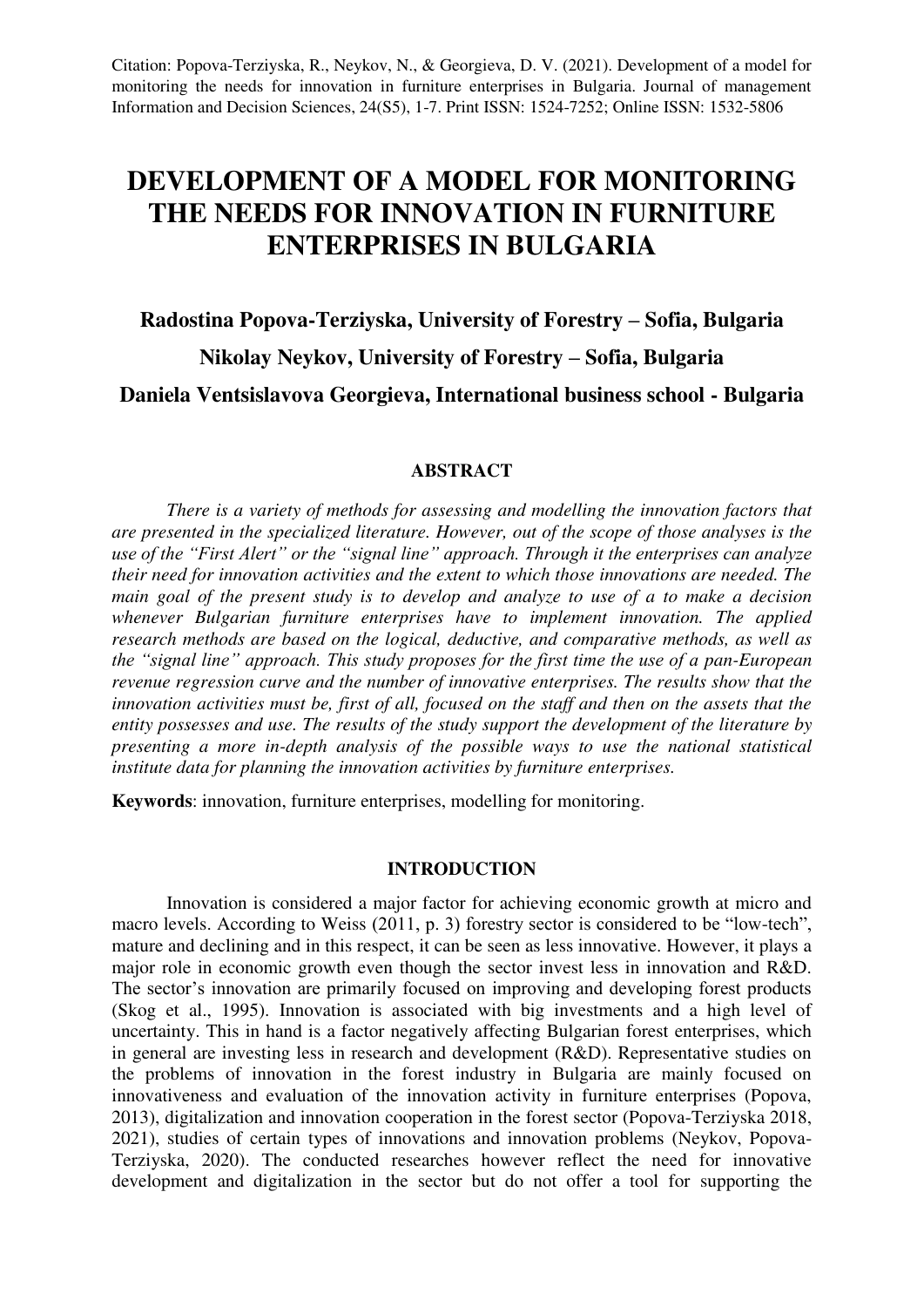management activity at the company level (Popova, Georgieva 2019). Rametsteiner et al. (2005) argue that that to strengthen innovation in the forestry sector it is essential to develop and implement appropriate innovation policy, strategy or program. Such micro policy and strategies are related to the influence of many factors affecting managerial decisions. The literature provides many models for monitoring the innovation factors but in Bulgaria, there is no in-deep research regarding the need for innovation in forestry and the factors affecting it. Those questions are essential in terms of the decision-making process and strategic planning activities. In the literature, there are widely used variety of methods for assessment and modeling the innovation factors, internal and external firm's relationships and economic efficiency. Svagzdiene and Kuklyte (2016) used a regression equation and comparison of three EU countries to outline the main factors that influence the Innovation Index on a macro level. They considered factors like GDP, education, R&D costs, internet availability, etc. Shanin et. al. (2018) distinguished factors for innovative development of timber processing complex by the use of parametric and deterministic approaches with ratios. They compared financial independence, customer satisfaction criteria, and financial availability ratios to reference values. Hans Lööf and Almas Heshmati (2006) investigated the relationship between innovation and performance through sensitivity analysis. Park et. al. (2018) and Gherghina et. al. (2020) reveals the relationship between the particular feature of the enterprise and the incomes from the companies' innovative activities. However, those analyzes are primarily focused on already commonly used factors like deteriorated infrastructure and higher costs that determine the need for innovations. Out of the scope of those analyses is the use of the "First Alert" or the "signal line" approach. It is based on the international sectoral characteristics of the innovations. The model regress the enterprises implemented product or process innovations and subsequent outcome of the innovations. Of all forestry industries in Bulgaria, the most developed are the companies operating in the field of manufacturing, design, and sales of furniture (Popova, 2019; Georgieva, 2020). Based on that the main object of analysis in the manuscript are the factors affecting the need for innovation in furniture enterprises in Bulgaria. The main goal of the paper is to analyze the essential factors affecting the need for innovation and to what extent. Without neglecting the importance of all external and internal innovation factors main focus of research is the expenditures for: innovation activities except R&D; R&D costs; personnel; external services and materials; tangible and intangible assets. To achieve the stated goal, the following research tasks are set: (1) to outline a model for determining the needs for innovation in furniture companies in Bulgaria; (2) to implement the selected model, by the use of specific economic indicators for the period 2010-2018. The applied research methods are based on the logical, deductive, and comparative methods, as well as the "signal line" approach. The results of the study support the development of the literature by presenting a more in-depth analysis of the possible ways to use the national statistical institute data for planning the innovation activities by furniture enterprises.

#### **MODEL SPECIFICATION AND DATA COLLECTION**

This study employs the following model:

$$
n(Y) = b \cdot ln(X) + a
$$

where  $X$  is the vector of innovative firms number in the observed countries,  $Y$  is a vector of a particular indicator like Turnover or Value added per Factor Costs.

(1)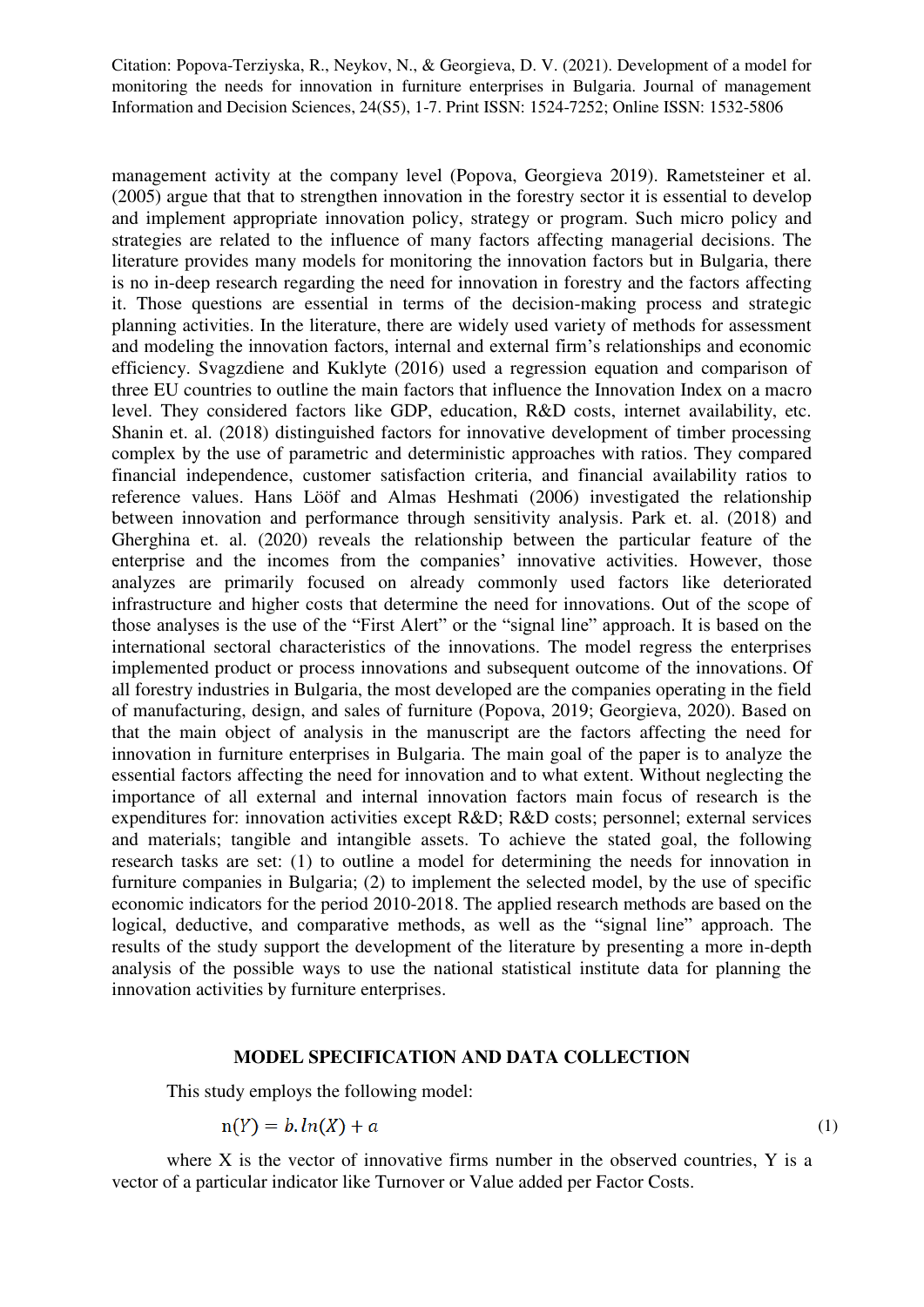A double logarithmic form has been chosen to estimate the constant elasticity of the turnover against some innovative companies.

The first alert has been derived by solving the equation (1) for x:

$$
x = \sqrt[3]{\frac{Y}{e^a}}
$$
 (2)

The model in equation (2) describes the potential capabilities of the particular enterprise to search for new alternatives and to implement any kind of innovation. Dependent variable X is the share of the innovativeness that should occur independently of the annual revenues. This equation is applicable in cases when the management or the shareholders of the enterprises do not see the need for innovation or they are not sure about the extend of the innovation activities. The model describes the positive relationships between the revenues and the potential innovation expenses. The revenues or the turnover can indicate the need for innovation when they are reduced, i.e. when the capabilities revealed by the model (2) do not exist. In this case, we recommend being carried out the monitoring of the enterprise's turnover trend line and the sectoral one. If something is going not correctly, the turnover will indicate it. The innovation expenditure equation is as follows:

$$
IC_{PE} = x. IC_{C31, Bulgaria}
$$
\n<sup>(3)</sup>

Where IC<sub>PE</sub> is the vector of the Innovation Costs for Particular Enterprise,  $\overline{IC}_{C31,Bulgaria}$  is the average of the innovation expenses per enterprise for sector C31 (Manufacture of Furniture) in Bulgaria.

For the purposes of the model data from the Eurostat Community Innovation Surveys for the period 2010-2018 and Community Innovation Surveys of Bulgarian Statistical Institute for specific data for Bulgaria is used. The sample countries are the 19 EU countries in sector C31 "Manufacture of furniture". All the calculations have been made in Stata v. 16 and Mathematica v. 8. Data for the resulted variable have been extracted from the Structural business statistic of Eurostat. Model (1) has experimented with different values for annual revenues.

#### **RESULTS AND DISCUSSIONS**

The model was executed through the following procedure: first, panel data estimates have been made. It was done to be outlined the type of effects and the consistency of the analysis between countries and periods. The independent variable is the Number of Innovative Enterprises or "number". The dependent variable is Turnover or gross premiums in million euros or named "turnover". Those variables are the only two that have statistical significance or relation. Second, a test of the existence of serial autocorrelation throughout Wooldridge (2002) recommendations and Wald test is made. The results show that there is a serial correlation and consequently random effects which are not applicable (P=0.000) Furthermore, the p-value of the "number" variable is P=0.071 for GLS random-effects. Because of that, we can conclude that there is an effect between countries, but not between years. The results for intercountry comparison are displayed by the estimation throughout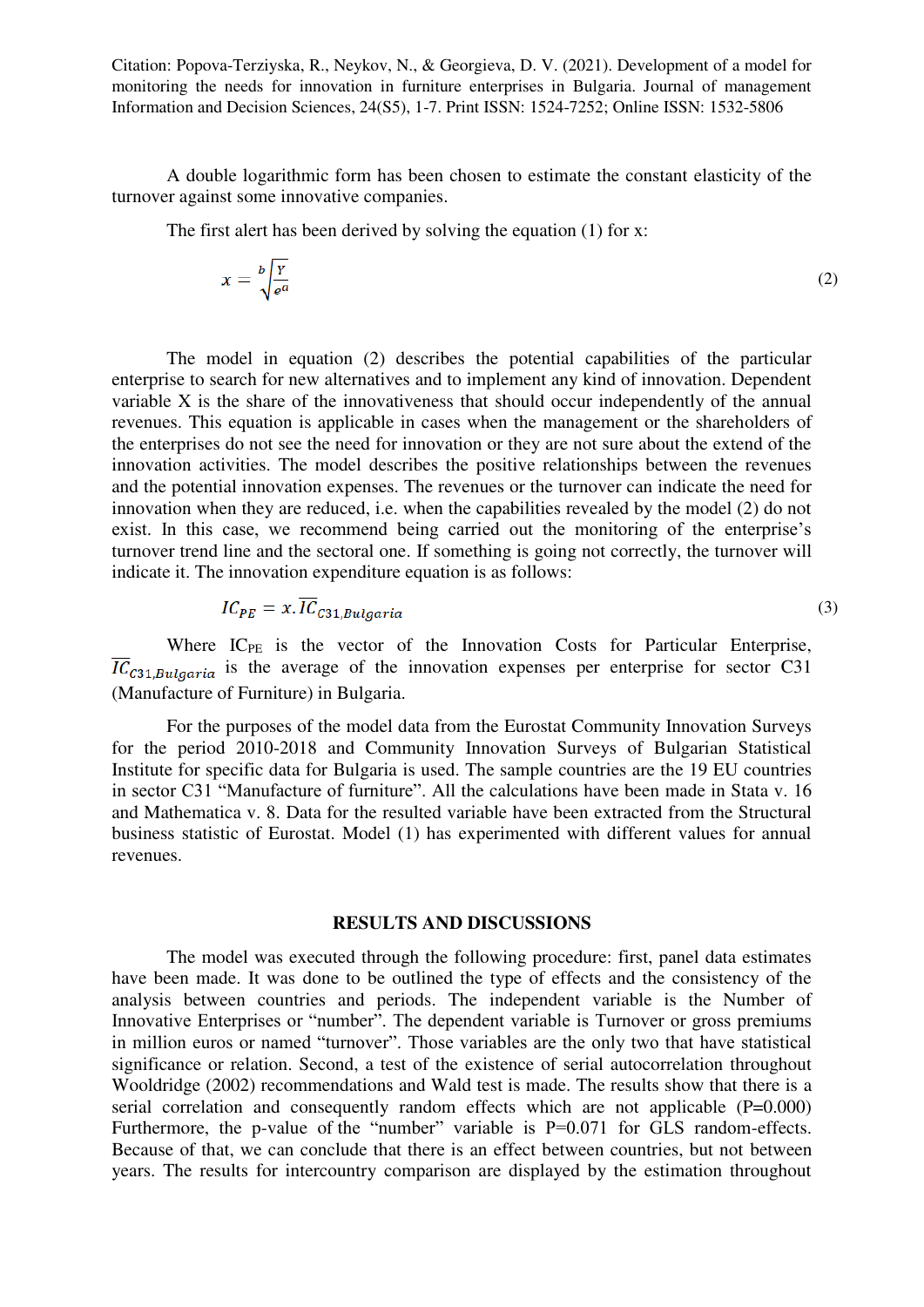equation (1) year-to-year. Following this approach, it is possible to be outlined the changes in the elasticities over the years. The results for the equation are presented in table 1.

|      | Table 1. Results for equation (1) |              |                       |        |         |
|------|-----------------------------------|--------------|-----------------------|--------|---------|
|      |                                   |              |                       |        |         |
|      | Coefficient                       | Coefficients | <b>Standard Error</b> | t Stat | P-value |
|      | Intercept                         | 4.713        | 1.107                 | 4.255  | 0.001   |
| 2010 | b                                 | 0.531        | 0.214                 | 2.487  | 0.024   |
|      | Intercept                         | 1.800        | 0.798                 | 2.256  | 0.038   |
| 2012 | b                                 | 1.081        | 0.152                 | 7.105  | 0.000   |
|      | Intercept                         | 2.653        | 0.643                 | 4.127  | 0.001   |
| 2014 | b                                 | 0.955        | 0.126                 | 7.558  | 0.000   |
|      | Intercept                         | 2.033        | 0.625                 | 3.252  | 0.005   |
| 2016 | b                                 | 1.092        | 0.123                 | 8.889  | 0.000   |
|      | Intercept                         | 1.938        | 0.682                 | 2.841  | 0.011   |
| 2018 | b                                 | 1.102        | 0.131                 | 8.403  | 0.000   |

Source: own calculations

The presented data shows that the elasticity of turnover generated by the innovative enterprises varies between 0.53 and 1.102. This means that for 1% of the innovative enterprises, created in 2010, the revenues (turnover) increased by 0.53% per country. It is so until 2018 when the revenues increased about 1.1%. The improvement over the years covered by the survey is toward increasing the elasticity. This means that the turnover is becoming a stronger factor, which motivates the enterprise to become more innovative. For Bulgaria, the curve of the need to implement any innovation experiments with values in an interval of revenues which are typical for medium enterprises in C31. The results for equation (3) are presented in figure 1.

### **Figure 1. Line of innovation requirements and the thresholds in BGN**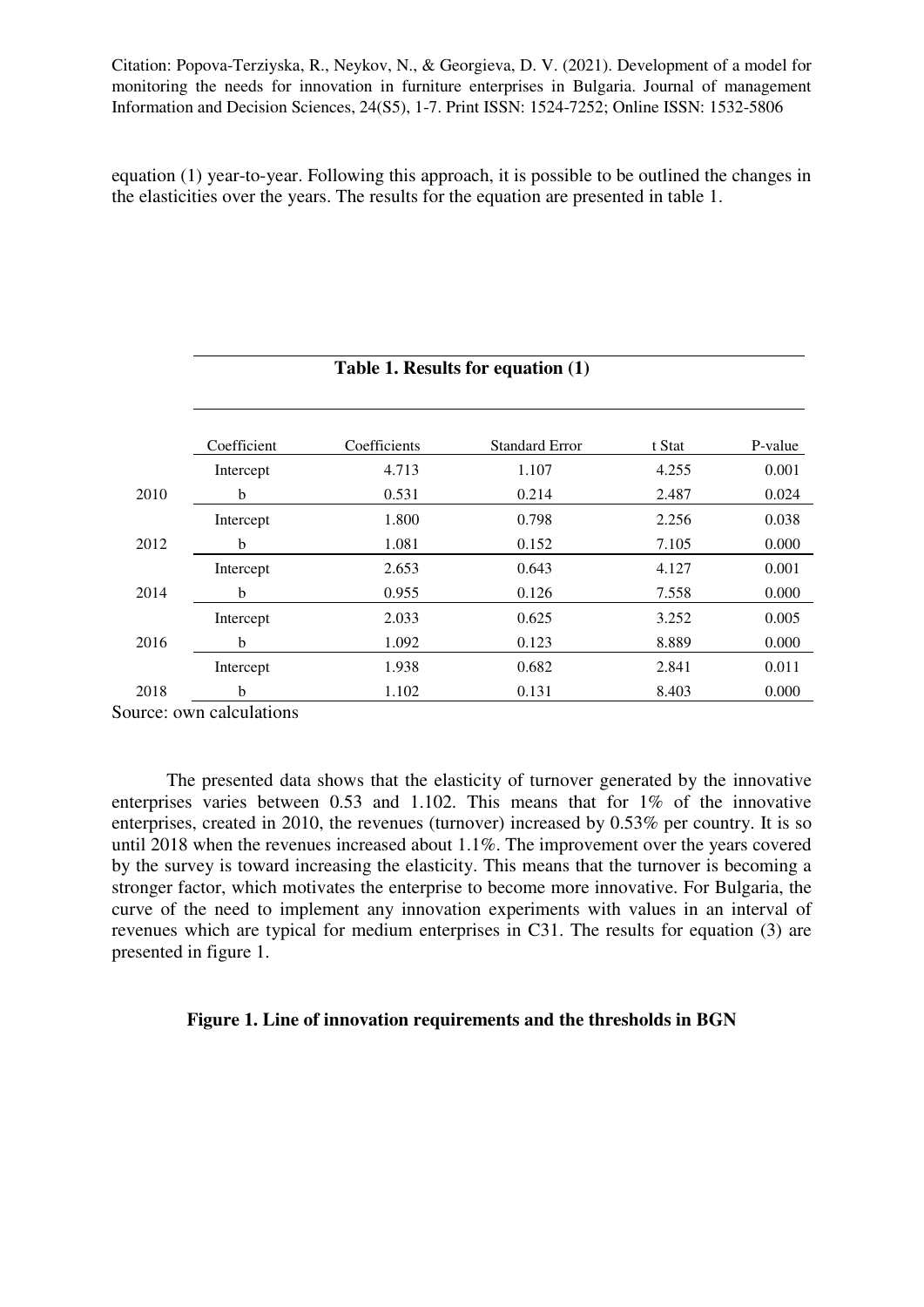

Source: own calculations

 $\overline{a}$ 

The innovation needs' curve<sup>1</sup> passes through the individual innovation cost thresholds. The lowest threshold is staff costs. When the signal curve reaches this threshold, it passes through the next, namely for external services and materials. After this threshold, the enterprise should implement staff organizational innovation. In this respect, some operations, positions, or methods used in the job activities have to be changed with new ones. The closeness of the two thresholds hints that appropriate materials or external services should supplement these new innovative operations. The managers have a wide variety of alternatives to implement innovation, but mostly at the personnel level. The threshold does not have to be accepted like an exact point or upper limit. It is the lower limit of the innovation activity of the firm

The next threshold costs for noncurrent assets. The innovation activity should include all the previous thresholds. The new operations should be improved with new software, licenses, machinery, etc. After this threshold, the enterprise should implement innovation in the entire process or in terms of new products. Here the company can show creativity and bold steps towards product development. The innovation should comprise all the elements of the production process - labor, machinery, materials, and software. When an enterprise crosses the threshold, the management should shortly complete the innovation process and access the market.

The third threshold signal that the enterprise should take into account is the R&D. This is a very broad activity, but in the context of the furniture industry, it should be related to the research of new product details or new marketing activity. This threshold reveals the capability of developing R&D within the enterprise, i.e. the time for its creation.

The fourth threshold is for all different innovation activities except for R&D. Because of that it could be considered as the luxury threshold. It means that the enterprise is free to develop and implement the innovation no matter the manager's decisions. There are no restrictions in terms of opportunities for innovation and its implementation.

Thresholds and the signal curve can cumulatively assess the enterprise's possibility and the need for innovation. Comparing the results with the Structural Business Statistics of

<sup>&</sup>lt;sup>1</sup> For the purposes of the current study, this curve is called the "signal curve".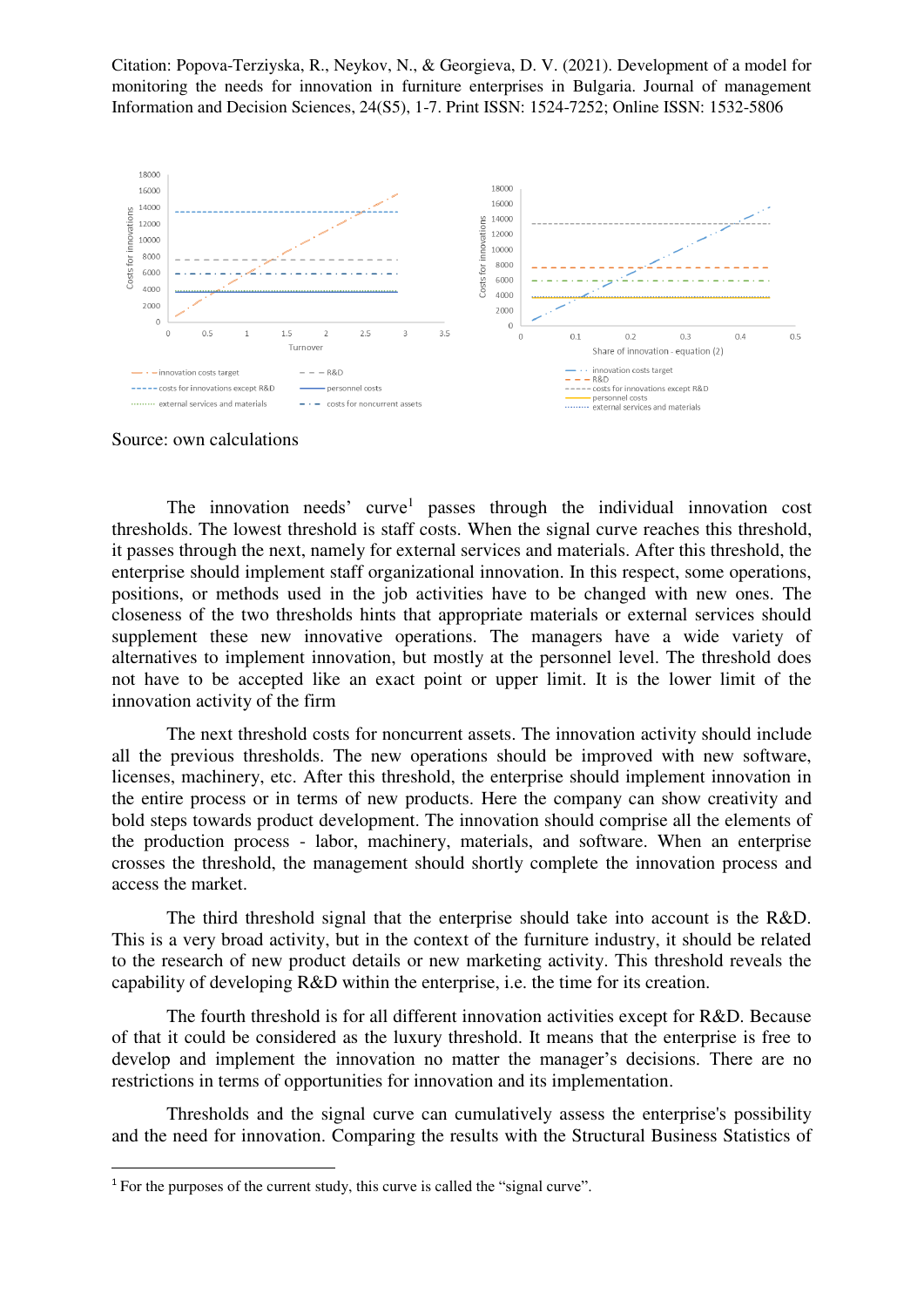Eurostat for the Bulgarian furniture industry, the lower time for innovation signaling is two years. This concerns 83% of the enterprises' process innovation related to the staff activities. For 8% of the Bulgarian furniture enterprises annually they will receive a signal that they have to do something new for the personnel and the process. Only 3% can spend all the innovation costs from the model.

#### **CONCLUSIONS**

The model presented in the study shows the possibilities of the information available in the statistical institutes for planning the innovation activities. This study proposes for the first time the use of a pan-European revenue regression curve and the number of innovative enterprises. Thanks to it, indicative signal lines can be set as to whether there is a need for innovation and to what extent. The signal line for the Bulgarian furniture industry shows that it should start with the staff. It then goes through the provision of working capital for new activities and training and then comes to the new equipment for the overall process or product innovation. The proposed model could be used when preparing the future enterprises' strategy of the forest industry in Bulgaria.

As the main limitation of the study is that, the model presents an extensive relationship between sales turnover and the number of innovative enterprises, and does not provide an answer, if the innovative activity in a non-innovative enterprise increases, as well as how much the turnover will increase. The model sets only an indicative framework, in the context of European quantitative dependencies for increasing revenues while increasing the number of innovative enterprises. The model will scale with the number of revenues and when they are in the size typical for a given type of enterprise, the model shows the inverse relationship between them and the necessary degree of innovation of the enterprise. A suggestion for future studies is the use of the model in other sectors of the forest industry, such as the wood processing and paper and board production sectors. In this respect, comparative analyses can be made and conclusions can be drawn regarding the need for innovation in the forest industry in Bulgaria as a whole.

#### *Acknowledgements*

This article is financed by the University of Forestry in Republic of Bulgaria according to the project from Scientific Research Sector NIS-B-1143/05.04.2021 - Development of an algorithm for making management decisions for innovation and digitalization in the Forest industry in Republic of Bulgaria, 2021.

#### **REFERENCES**

Georgieva, V., D. (2020). A study of intangible assets disclosure as factor for sustainability: an evidence from Bulgarian furniture enterprises, Sustainability of forest-based industries in the global economy, Proceedings of scientific papers, WoodEMA, i.a., University of Zagreb, Competence Centre, pp. 221-225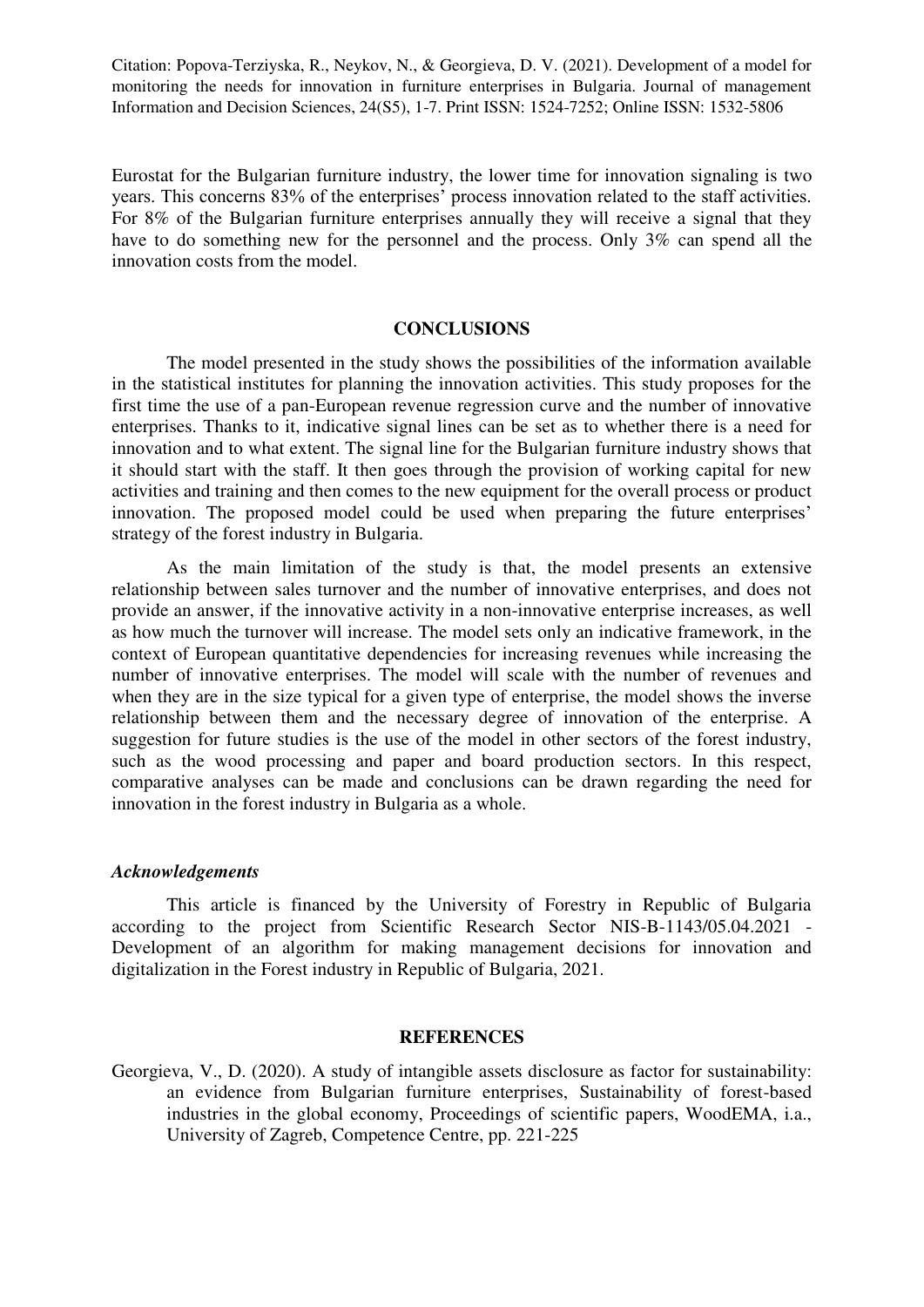- Gherghina, Ș.C., M.A Botezatu, A. Hosszu, & L.N. Simionescu (2020). Small and Medium-Sized Enterprises (SMEs): The Engine of Economic Growth through Investments and Innovation. *Sustainability,* 12(1). [https://doi.org/10.3390/su12010347R.](https://doi.org/10.3390/su12010347R)
- Hans, L. & A. Heshmati (2006). On the relationship between innovation and performance: A sensitivity analysis, *Economics of Innovation and New Technology*, 15 (4-5), 317-344, DOI: 10.1080/10438590500512810
- Neykov, N. & R. Popova-Terziyska (2020). Еconomic efficiency of the forest industry in the republic of Bulgaria in the times of economic crisis and perspectives for reducing the negative impact. Sustainability of forest-based industries in the global economy, *Proceedings of scientific papers, WoodEMA, i.a*., University of Zagreb, Competence Centre, 37-40.
- Park, J. H., B. Lee & Y.H. Moon (2018). *Relation of R&D expense to turnover and number of listed companies in all industrial fields*. Journal of Open Innovation: Technology, Market, and Complexity, 9 (2018).<https://doi.org/10.1186/s40852-018-0093-4>
- Popova R. (2013). *Innovations in the furniture sector*, Ed. Intel Entrance, Sofia.
- Popova, R. (2018). *Trends in Forestry sector – Global and regional challenges*. Forestry sector in Bulgaria and Macedonia. Economy Research Institute at the Bulgarian Academy of Sciencies, 30-47.
- Popova R. (2019). Innovation development of the furniture industry in Bulgaria, CBU, *Book of Proceedings*, 256-261.
- Popova R., & D. Georgieva (2019). Digitalization in Forest Industry in Bulgaria state and prospectives, *Digitalization and circular economy: Forestry and forestry based industry implications – proceedings of Scientific Papers*, 181-186 .
- Popova-Terziyska, R. (2020). *Challenges to management of forest industry enterprises in Bulgaria*, Scientific book-Management aspects in Forestry and Forest based Industries, Zagreb, 1-8.
- Popova-Terziyska, R. (2021). Digital marketing instruments at the furniture enterprises in Bulgaria. 14th International Scientific Conference WoodEMA 2021, Koper, Slovenia 2021, *International Association for Economics and Management in Wood Processing and Furniture Manufacturing - WoodEMA, i.a*., University of Ljubljana, Biotechnical faculty, Department of wood science and technology, 259-265.
- Rametsteiner, E., G. Weiss & K. Kubeczko (2005). *Innovation and entrepreneurship in forestry in Central Europe*, European Forest Institute Research Reports. Brill Academic Pub.
- Shanin, I., А. Shtondin, А. Bezrukov, & S. Kirillova (2006). Approach to assessment of innovative development of enterprises timber processing complex, *Proceedings of the International conference "Economy in the modern world" (ICEMW 2018)*, 2352-5428, <https://doi.org/10.2991/icemw-18.2018.34>